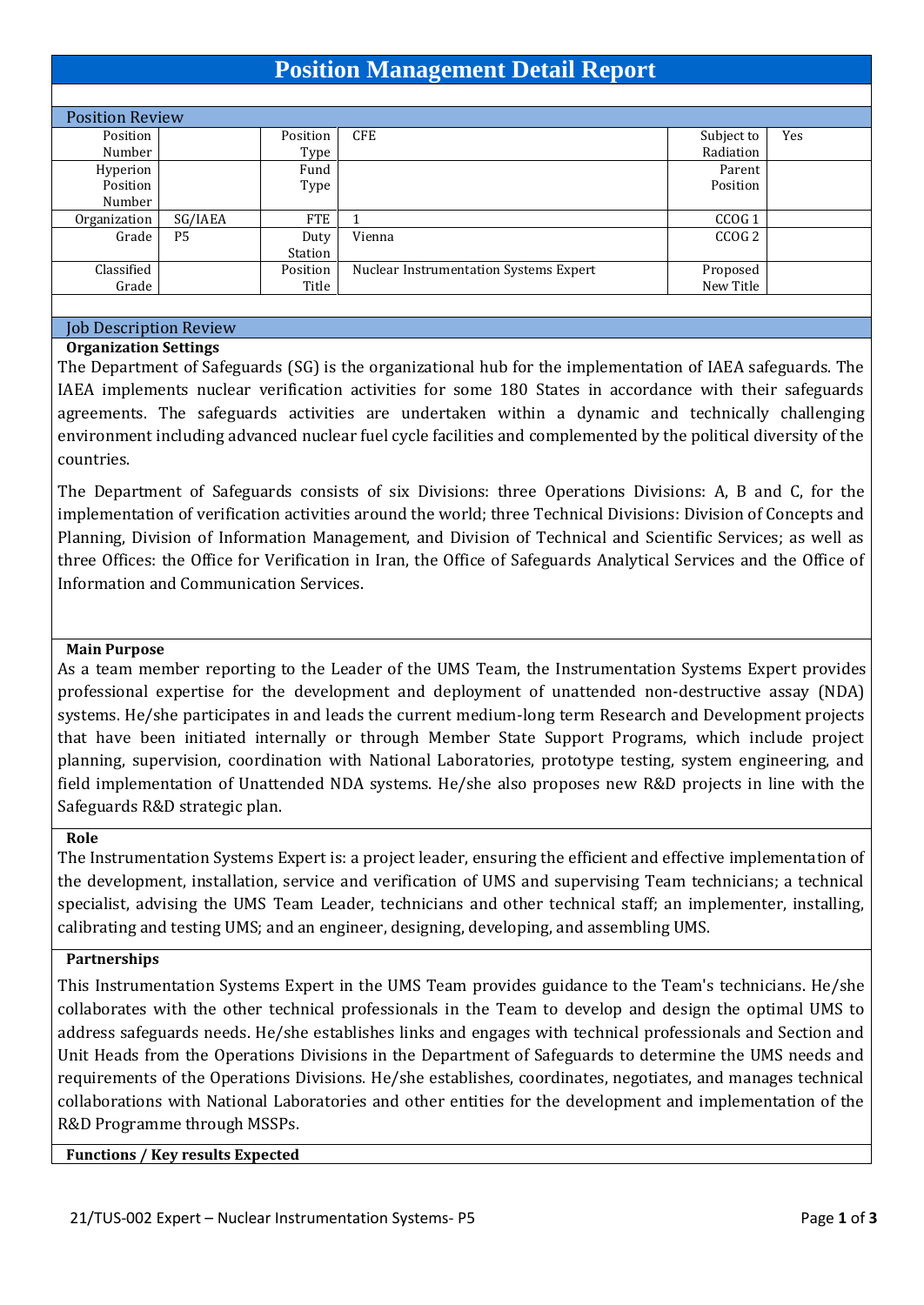- Evaluate nuclear facilities throughout the world to determine the most effective UMS solution that could be applied in particular instances.
- Oversee the evaluation and testing of UMS prior to deployment, and deploy UMS at various nuclear facilities throughout the world.
- Participate with other Team members and the Team Leader in the development of new, advanced UMS technology, particularly NDA technology, data acquisition systems and front-end electronics.
- Lead medium-long term projects (R&D and/or Deployment) using internal resources or through MSSPs tasks.
- Draft and present clear and concise plans and presentations covering eequipmenmt and deployment strategy, sustainability, standardization, project management, implementation, maintenance and procurement needs, technical specifications and procedures.

# Competencies

Core Competencies

| Competence                                 | Level                     | <b>Behavioral Indicator</b>                                                                                                                                                                                                                                      |  |  |
|--------------------------------------------|---------------------------|------------------------------------------------------------------------------------------------------------------------------------------------------------------------------------------------------------------------------------------------------------------|--|--|
| Individual<br>Communication<br>Contributor |                           | Communicates orally and in writing in a clear, concise and impartial<br>manner. Takes time to listen to and understand the perspectives of<br>others and proposes solutions.                                                                                     |  |  |
| <b>Achieving Results</b>                   | Individual<br>Contributor | Takes initiative in defining realistic outputs and clarifying roles,<br>responsibilities and expected results in the context of the<br>Department/Division's programme. Evaluates his/her<br>results<br>realistically, drawing conclusions from lessons learned. |  |  |
| Teamwork                                   | Individual<br>Contributor | Actively contributes to achieving team results. Supports team<br>decisions.                                                                                                                                                                                      |  |  |
| Planning and<br>Organizing                 | Individual<br>Contributor | Plans and organizes his/her own work in support of achieving the<br>team or Section's priorities. Takes into account potential changes and<br>proposes contingency plans.                                                                                        |  |  |

## Functional Competencies

| Competency                                     | Level      | Behavioral Indicator                                                                                                                              |  |
|------------------------------------------------|------------|---------------------------------------------------------------------------------------------------------------------------------------------------|--|
| Technical/Scientific<br>Credibility            | Specialist | Provides guidance and advice in his/her area of expertise<br>on the application of scientific/professional methods,<br>procedures and approaches. |  |
| Knowledge<br><b>Sharing</b><br>and<br>Learning | Specialist | Identifies and establishes etc etc                                                                                                                |  |
| <b>Analytical Thinking</b>                     | Specialist | Applies business analytics etc etc                                                                                                                |  |

| Expertise                           |                                                                                                                                                                                            |       |  |
|-------------------------------------|--------------------------------------------------------------------------------------------------------------------------------------------------------------------------------------------|-------|--|
| Expertise                           | Description                                                                                                                                                                                | Asset |  |
| Engineering   Non-destructive Assay | Experience in the design, development, testing and $\vert$ N<br>implementation NDA system used to verify the<br>presence/absence, amount and unique characteristics of<br>Pu/U/Spent Fuel. |       |  |
| Engineering   Non-destructive Assay | Experience with the use of nuclear transport simulation<br>codes (e.g. MCNP and SCALE)                                                                                                     | - N   |  |
| Operations and Inspections          | Experience with process control instrumentation for                                                                                                                                        |       |  |

 $\mathbf{I}$